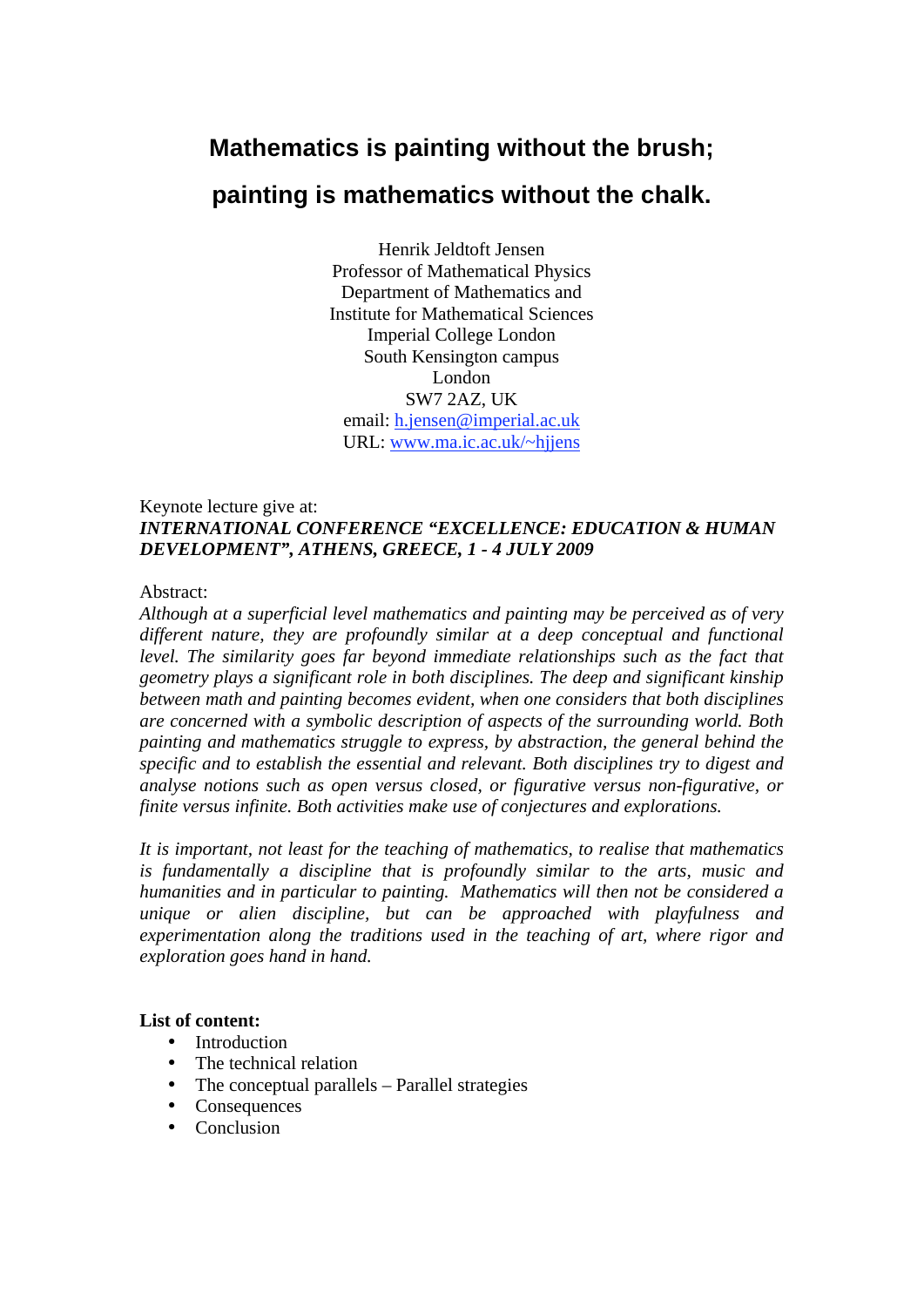# **INTRODUCTION**

Mathematics is the science of pattern; painting is articulation through pattern.

The idea that there should be some barrier between different human activities is, of course, new. We all know that Leonardo da Vinci was as much a painter as he was a scientist. Many people may also know that Isaac Newton considered his theological interests and investigations as being of equal value and importance as his scientific work. These few remarks just to indicate that simultaneous interest and gift for art and for mathematics are far from contradictory, but rather on the contrary can be wonderfully complementary.

Mathematics and painting are related in many ways and at many levels. One relation is the technical. One may think of the geometrical methods behind linear perspective drawing as for instance developed by the Italian architect and engineer Filippo Brunelleschi around 1400. In contrast one can mention the thematic relation represented by Maurits Escher. He was fascinated by mathematical concepts and ideas, which inspiring him to develop pictures depicting what, in a strict reality, is impossible, such as periodically connected water falls perpetually falling downwards.

Here I'll argue that at a deep level mathematics and painting are similar. Fundamentally, both mathematics and painting strive to develop a representation of the surrounding reality. And in both cases one is aiming at a representation possessing a large degree of universality. We see that this endeavour has been successful indeed in cases such as Euclid's geometry or the wall paintings of Knossos. Despite the dramatic change in worldview during the centuries that separates us from Euclid or from Knossos' artist, we understand and appreciate the mathematics or the art. I will emphasise the following fact. Namely, that painting and mathematics share a programme aimed at developing symbolic, concise, and often very abstract, representations of reality. This is in both cases done by a two-stage process. First the essential, the most general aspects of reality are mentally digested. Then follows a process of experimentation by which one tries to establish the most adequate way to represent in symbolic form the identified structures or themes. This shared agenda is the reason for some very close mental and conceptual parallels between mathematics and painting. Below I will discuss, how notions such as, say, open and closed, or finite and infinite are themes considered, manipulated and investigated in both mathematics and painting. As part of my argument I will relate some examples of mathematical formalism and concepts to a selection of paintings.

Finally I'll examine some teaching strategies for mathematics inspired by the close relation between painting and mathematics.

# **THE TECHNICAL RELATION**

That mathematics and painting can be related is easily seen when one thinks of the use of mathematics to analyse paintings. Perspective has been approached from a mathematical angle for centuries and in more recent time fractals have been realised to be the best way to geometrically describe many natural occurring objects such as mountains or clouds. A few years ago Taylor, Micolich and Jonas (1991) attracted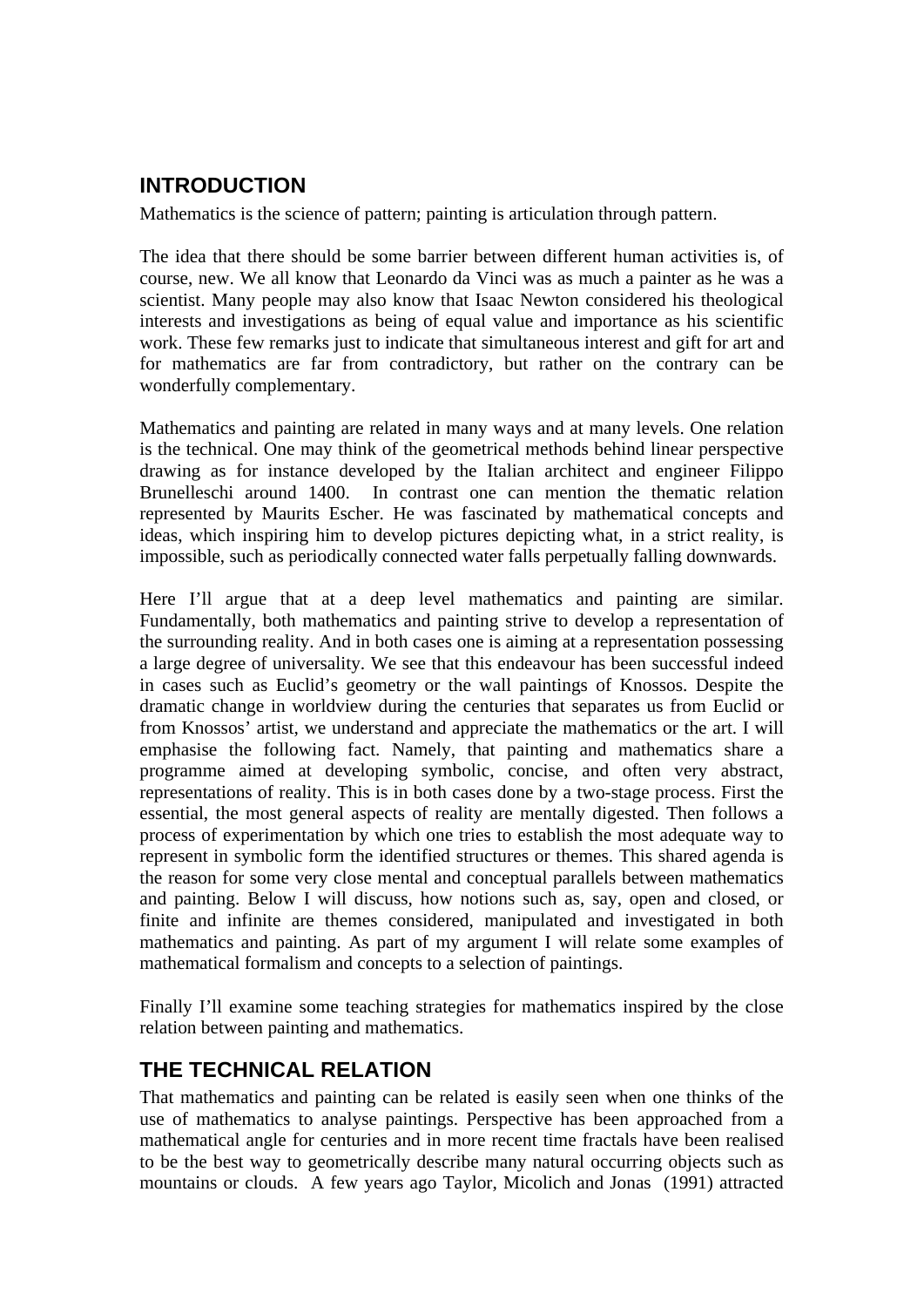considerable interest by presenting a quantitative analysis of Pollock's drip paintings. The mathematical analysis consisted in measuring how the paint is distributed across the canvas. The authors concluded that Pollock's drops of paint forms fractal geometrical structures. From this technical investigation Taylor et al. then pointed out that in a way Pollock's paintings are figurative since also many objects in nature have fractal shapes. This kind of relation between painting and mathematics is an external purely analytic one (Jensen 2002). It demonstrates the usefulness of mathematics applied to the investigation of paintings. The relationship established this way between mathematics and painting is similar to the relationship between mathematics and any subject that can be studied by the use of mathematics. We can for instance with great success make use of mathematics when we design a bridge but the actual construction of the bridge may be an enterprise entirely different from doing mathematics. The purpose of bridge building and of mathematics remains very different although one (mathematics) may be a useful *component* in the other (bridge building). The relationship between mathematics and painting is different. They both share a common aim and purpose; moreover, the mental activities involved in the two have many similarities.

### **THE CONCEPTUAL PARALLELS**

One objective, mathematics and paintings obviously share, consists in the striving to represent aspects of reality that cannot adequately be captured by words alone. A painting of a person may at one level represent, say, a woman but at another level may seek to reach far beyond the concrete object. Perhaps most clearly this is seen in the aspiration of the icon painters of Orthodox Christianity to create imagery that reaches into a different dimension of reality. When the religiously minded person



Holy Icon of Theotokos Threnody (ca. 1860-1880) by Ioasaf Athonites

meditate on an icon of Saint Mary, it is not the portrait of a women that develops in the mind of the beholder, it is rather a set of transcendental concepts related to the *Theotokos*, the *God-bearer* or *the one who gave birth to God*. The icon is used to generate, or communicate, abstractions far beyond the immediate physical world. The icon attempts to handle concepts that cannot be reduced to the low "bandwidth" of our daily language. Obviously it is not only religious art that finds its proper level of expression beyond the concrete. Any painting, whether figurative or abstract, is, to one degree or another, an endeavour to create in the mind of the observer perceptions and feelings that are larger than what can be capture by a bare listing of the shapes on the canvas.

The situation is similar in mathematics. A conceptual universe is constructed with some anchoring points in the physical observable reality, from which explorations into the realm of the abstract are launched. An example can be the route from natural whole numbers through irrational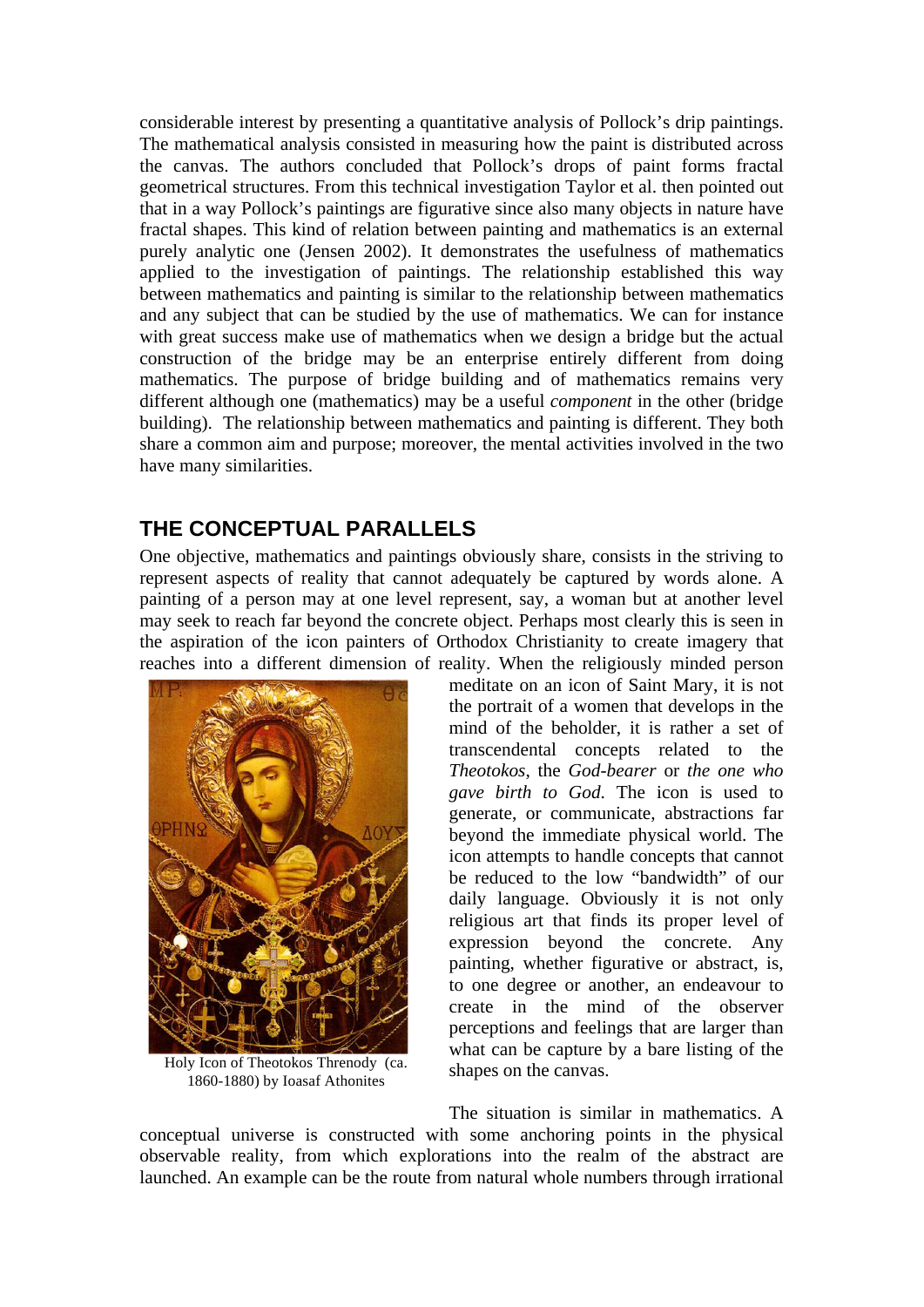number to the complex numbers. In this example we begin with concepts that can be represented by material objects, say number of beads on an abacus, and we arrive at concepts like imaginary numbers, for which we can't find a simple tangible representation<sup>1</sup>. However, the imaginary numbers are certainly able to reach into a realm of conceptual reality that is very real. We would for example not be able to represent the quantum mechanical world of atoms, if we didn't make use of complex numbers – or some equivalent algebraic structure.

Here it is also natural to mention the fact that both painting and mathematics make use of representations that, when observed by a person with the appropriate background, create mental associations not directly referred to. Recall how the above Icon of Theotokos, when viewed by, say, an orthodox Christian, can stimulate associations to entities not visually present in the picture. Now compare this transcendental content of the icon to the effect on a mathematically trained mind of the diffusion equation

 $\frac{\partial \varphi}{\partial t} = D\nabla^2 \varphi$ .

<u>.</u>

For the uninitiated the equation probably doesn't make much sense, whereas for one trained in mathematics concepts such as heat, random walks, cream in coffee and many more may spring to mind. And this despite the equation in no direct way refers to any of these entities.

The conceptual similarity between mathematics and painting indicated here is, in my opinion, the underlying reason for a number of communalities in how painting and mathematics can be structured. Both disciplines make conscious and fundamental use of emergence or, what may be denoted, non-linear construction. I will first illustrate the idea by an example and then point to the similarity between Euclid's geometry and Kandinsky's theory of the spiritual significance of geometrical objects and shapes.

Let us consider the following simplistic artistic creation to illustrate the fact that both painting and mathematics will combine components together to obtain a sum that is greater and typically of an entirely different nature than the components. E.g. a smiley will use " $\bullet$ ", " $\bullet$ ", "|" and " $\bullet$ " and "|" to represent a mental mood of a person  $\bullet$ . The smiley  $\cup^{\bullet}$  generates emotion in the receiver, whereas the unassembled individual components: " $\bullet$ ", " $\bullet$ ", "", "" and " $\bullet$ " don't. Let us point out that the generation of an emotional state by the smiley in this example really involves an infinite number of interacting components. These components consist of the entire cognitive machinery of the observer together with the "cultural" heritage, which enables the observer to register and to interpret the emotional content of the four geometrical shapes organised in a smiley configuration.

<sup>&</sup>lt;sup>1</sup> Identification of complex numbers with points in the plane may appear to be a simple representation equivalent to representing natural numbers by beads or real numbers by length of intervals. However it should be kept in mind that the geometrical representation of complex numbers only came late. The reason is probably that the relation between points and complex numbers is a fairly complicate one and that points in the plane only represent complex numbers, if we assume the appropriate algebra to make adding and multiplication of the points equivalent to adding and multiplying complex numbers.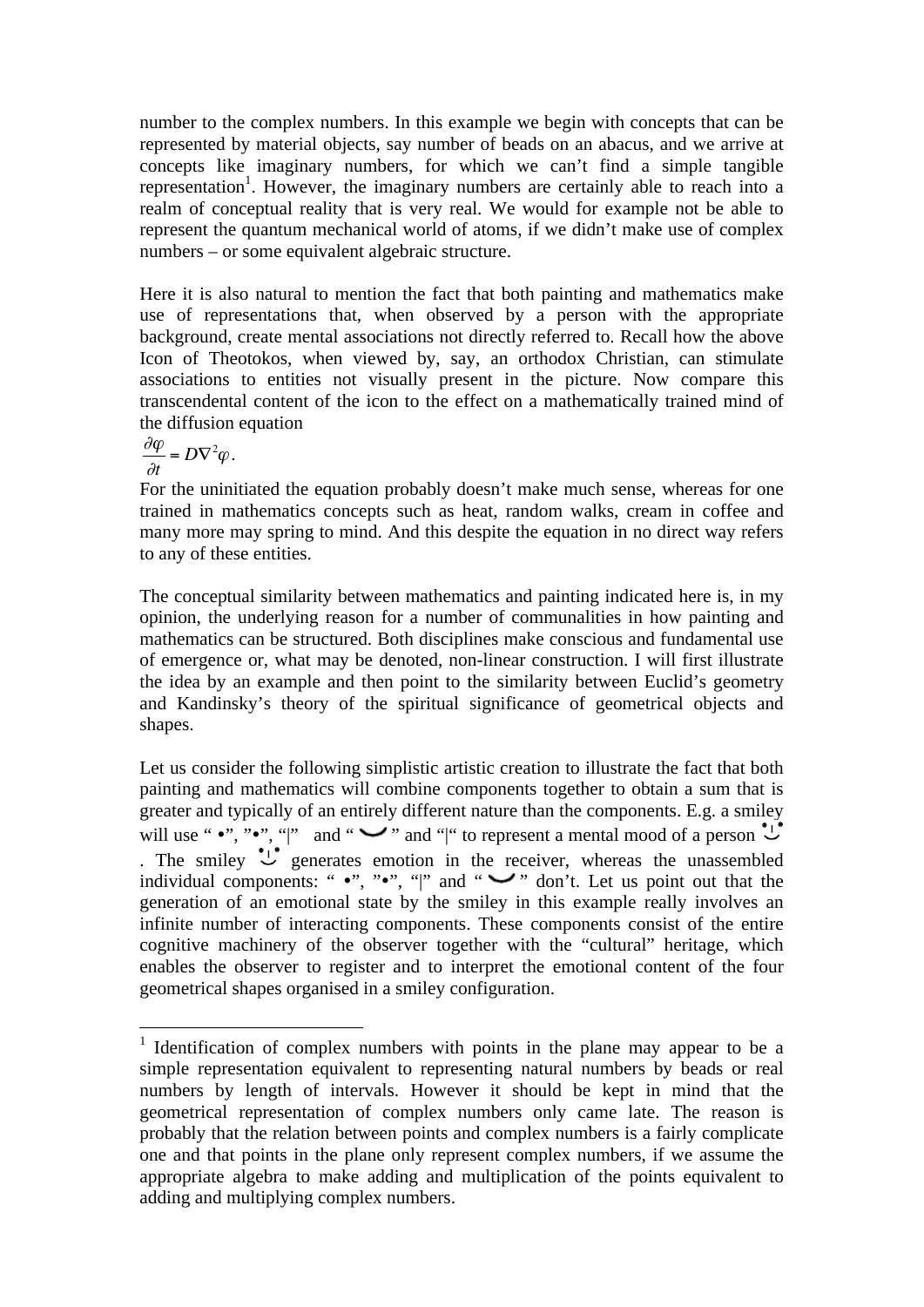Similar, in non-linear mathematics new emergent properties – which are "bigger than the sum of the parts" – are obtained in various ways. In all cases some kind of interaction between the parts plays an essential role. A simple example is the study of non-linear functions of few variables, say  $f(x,y) = (x+y)^2$ . The behaviour of the square sum is qualitatively different from the linear behaviour of the individual independent variables "x" and "y". A more interesting case (and more similar to the smiley example above) is where the new emergent entity is obtained in the limit of infinitely many interacting variables. The mathematically description of phase transitions is an interesting example. Think of a collection of water molecules, the rigidity of the solid ice that appears as the temperature is lowered, is mathematically understood by analysing the interaction amongst virtually an infinite number of molecules. The emergence of rigidity out of collective interaction amongst the molecules can be seen as an analogy to, the way interaction between the components ". "", "", "" and "",  $\bullet$  and the brain together transforms the little painting  $\mathcal{L}$  into an emotional state.

Let us now briefly mention the remarkable similarity between Euclid's geometry and the attempt by Kandinsky to establish an analytic and axiomatic foundation for the art of painting. A few quotes will illustrate the parallels.

From the first Book of Eucild we have (Euclid's Elements web reference):

Definition 1. A point is that which has no part.

Definition 2. A line is breadthless length.

Definition 3. The ends of a line are points.

Definition 4. A straight line is a line which lies evenly with the points on itself.

Definition 5. A surface is that which has length and breadth only.

Definition 6. The edges of a surface are lines.

…

As we all know Eucild establishes his geometry by deducing relationships between the objects introduced in his set of the definitions.

Now compare this with Kandinsky's book *Point and Line to Plane* from 1914 (Kandinsky 1979). He writes:

Elements: The first unavoidable question is, naturally, the question of the art elements, which are the building materials of works of art and which, as such, must be different in every art.

Kandinsky then moves on to introduce definitions:

The Geometric Point: The geometrical point is an invisible thing. Therefore, it must be defined as an incorporeal thing. Considered in terms of substance, it equals zero.

Hidden in this zero, however, are various attributes which are "human" in nature. ….

The geometric line is an invisible thing. It is the track made by the moving point; that is, its product. It is created by movement – specifically through the destruction of the intense selfcontained response of the point…

The term "Basic Plane" is understood to mean the material plane which is called upon to receive the content of the work of art.

It will be designated by BP.

The schematic BP is bounded by 2 horizontal and 2 vertical lines, and is thereby set off as an individual thing in the realm of its surroundings.

Kandinsky, like Euclid, derives from the definitions properties of his building blocks. He notes, for example: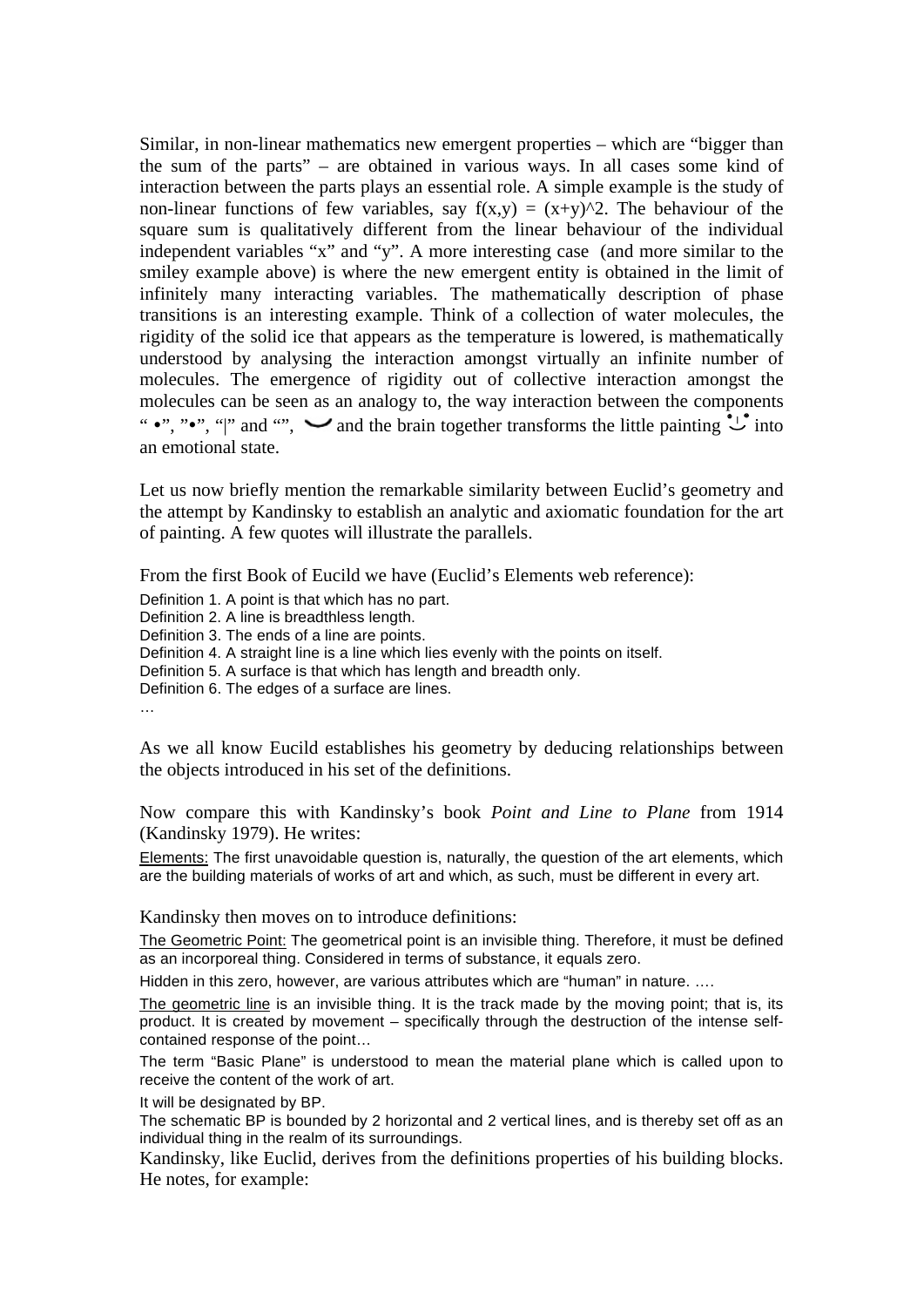The line, is therefore, the greatest antithesis to the pictorial proto-element – the point. Viewed in the strictest sense, it can be designated as a secondary element.

These two small extracts should suffice to illustrate that both mathematics and painting can, at least sometimes, be treated as deductive axiomatic endeavours. Some would perhaps argue that the close relation between Euclid and Kandinsky is a consequence of both being concerned with geometry in one form or another. One might therefore want to argue that the example of Euclid and Kandinsky doesn't demonstrate a general kinship between mathematics and painting. This point can be addressed by considering concepts, which are not of simple geometrical nature. I have elsewhere discussed how the mathematical concepts *open* and *closed*, used in set theory, sometimes can be related to the overall ambience of paintings (Jensen 2002). All I want to repeat here is that a painting like van Gogh's "Room in Arles" (1889) (Musee d'Orsay, Paris) conveys the impression of a corner of the world closed off and isolated from the rest of the universe. The doors are closed and a bed blocks one and a chair the other. The room has a window, but the view through the window is somehow obstructed, perhaps by shutters on the outside. J.M.W. Turner expresses the opposite in his painting "Snowstorm" (1842) (Tate Britain, London). In Turner's painting one senses how the boundary of the painting is a formality. The picture is open and expresses clearly that the entire world is engulfed in a tremendous and all consuming storm.

To expand upon how the same notion is investigated in our two disciplines let us now consider a concept that goes beyond any possible direct physical representation. The idea of infinity is central in mathematics. Zeno's paradox – a very early example of the tortoise and Achilles – is probably known to most and involves the ability to add infinitely many numbers together. The reason Achilles will be able to overtake the slow tortoise is, of course, that Achilles only needs a finite time to cover the distance between him and the tortoise. The tortoise managed to confuse Achilles by breaking the distance up in to a  $\frac{1}{2}$  plus a  $\frac{1}{4}$  plus an  $\frac{1}{8}$  etc. The tortoise did this to make it appear that Achilles would need an infinite long time to move through the infinity of fractional distances. A simple drawing makes clear that the sum

1 2 + 1 4 + 1 8 + 1 16 + ...

simply consists of first moving halfway from 0 to 1, followed by moving halfway from  $\frac{1}{2}$  to 1 and so on. Thus we keep adding half of the distance between our present position and 1:

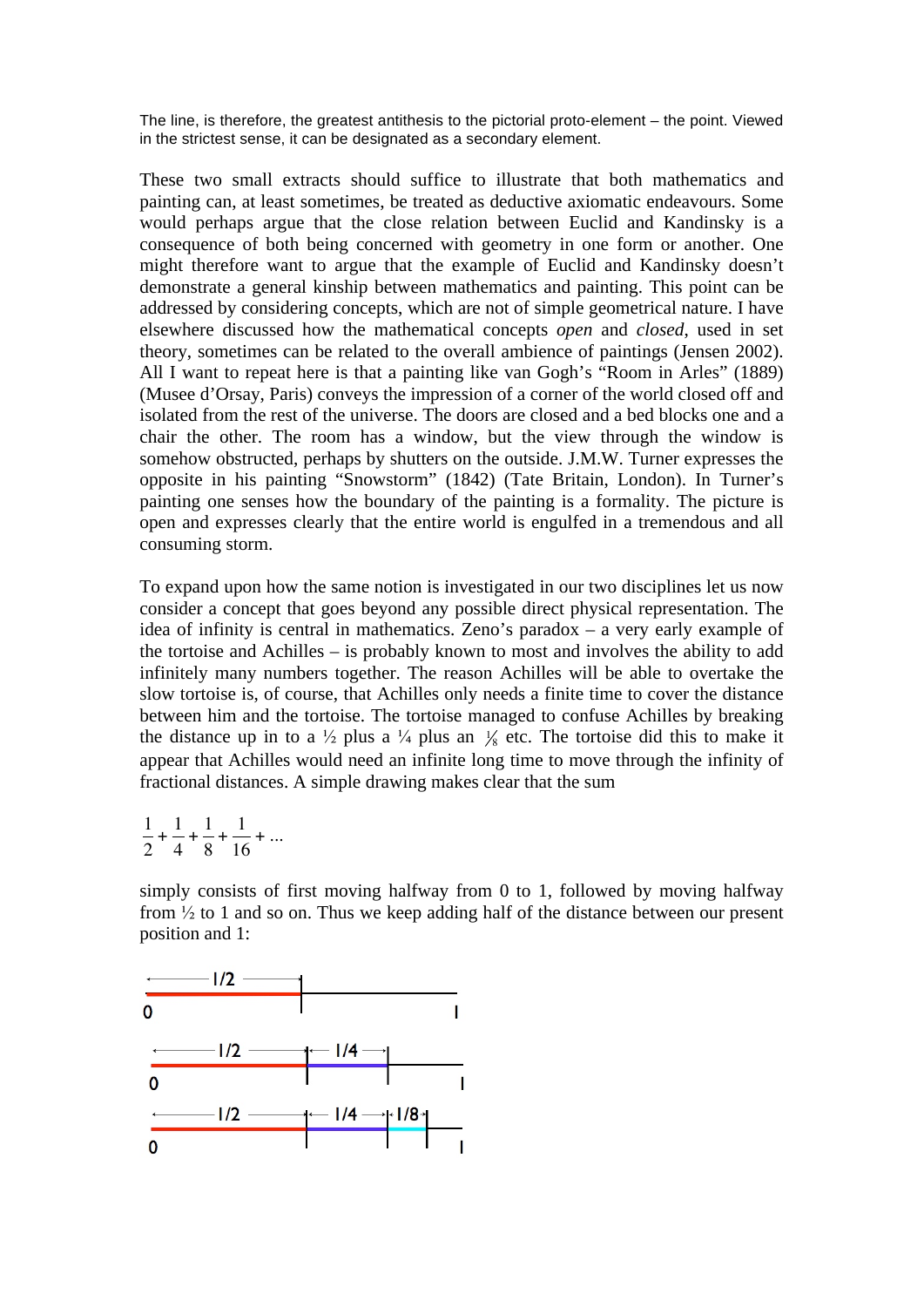From this it becomes clear that

$$
\frac{1}{2} + \frac{1}{4} + \frac{1}{8} + \frac{1}{16} + \dots = 1.
$$

I.e. nice and finite. The mind and mathematics can handle the infinite in one flash and end up with a finite result. It is irrelevant that the actual computational process, if carried out, of adding the infinitely many small fractions together will last forever.



Zen Circle, or Enso, by Torei Enji (1721-1792)

The painter can, equally well as the mathematician, represent the infinite. This is superbly demonstrated in the following Enso, or Zen Circle, by Torei Enji (1721-1792); drawn with ink on paper. The Enso is in Zen Buddhism considered to symbolise enlightenment as well as strength and elegance. It also represents the universe and the void, simultaneously. I.e. one may, I suggest, think of the Enso as a representation of the infinite, the never ending and inexhaustible. It is illuminating to

contrast the sense of perpetual never ceasing motion conveyed by the circular shape,  $\circ$ , of the Enso to the associations induced in our mind by a triangle  $\triangle$ . The vertices of the triangle interrupt motion and therefore the metal impression of the triangle remains in the realm of the finite.

#### **Parallel strategies**

It is interesting and illuminating to review how the same approach can be identified both in mathematics and in painting. I believe there are numerous cases of such parallels, however here I will only discuss a few brief examples. Let us first consider how figurative versus non-figurative analysis is used. In painting, Kandinsky is a towering exponent of the attempt to communicate using non-figurative codes. Much mathematics is certainly rooted in geometry and the analysis of spatial structures, but there are fields such as number theory or group algebra in which direct figurative analogy is hardly used. In both cases after a while working in the field a mathematician will develop a mental intuitive representation of the abstract mathematical structures living in a realm beyond the figurative. This is similar to Kandinsky's programme mentioned above, in which he tried to identify the nonfigurative spiritual value of abstract painted structures.

As another example of parallel approaches in painting and mathematics I want to mention the effort to extract the essential and leave out irrelevant details. Think of Edward Munch's *The Scream* or, as it was originally named, *The Scream of Nature*. The bare minimum is included to allow the overall composition to render a sense of ineffable angst. The heart penetrating effect of the painting is very much an effect of particular details *not* being allowed to distract. Had the faces or the human bodies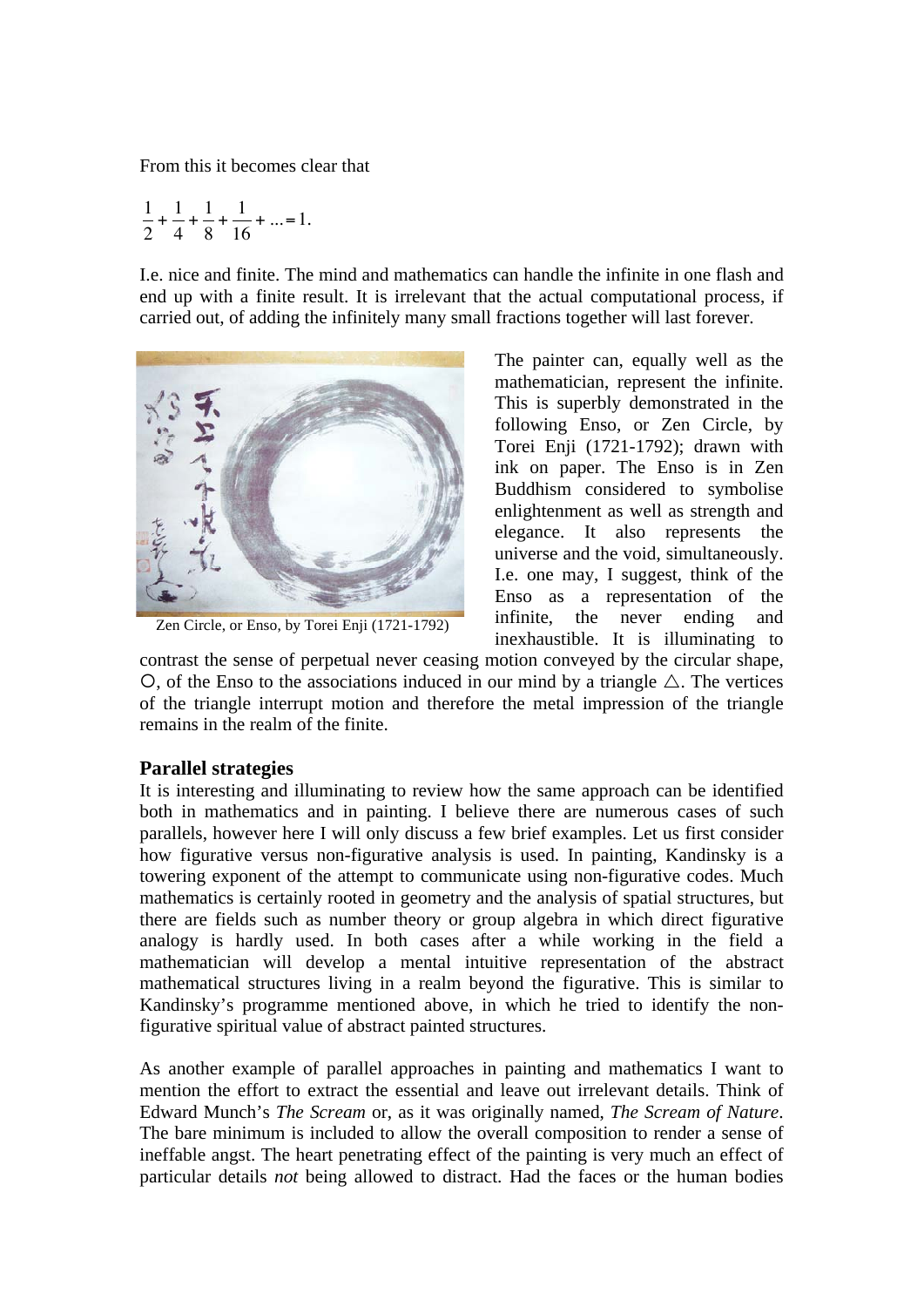been elaborated in more detail, our mind would immediately start to generate associations to particular people known to us. Similarly the broad strokes of the



The Scream by Edward Munch, Oil, tempera and pastel on cardboard. National Gallery, Oslo

background don't allow us to see this as a particular geographical location. We are therefore forced to experience the painting as a prototype of general relevance to our own emotional life. If the screaming figure in the front had reminded me of my aunt, or the two dark figures in the background could be thought of as the two bad guys always making trouble Saturday nights in my little home town; I might not have realised that the figure in front is *myself* on my way across one of the multitude of real, or virtual bridges, I have to cross on my way through life.

The situation is very similar in mathematics. Let us think of Newton's equation of motion

$$
m\frac{d^2x}{dt^2} = F.
$$

The equation describes the trajectory, i.e. the position  $x(t)$  for any time *t*, of any

object of mass *m* subject to the force *F.* The equation makes clear that only the mass and the force matter. We do not need to worry about the colour or the shape of the object. Both Munch's painting and Newton's law are able to study the issue in question, world angst or particle motion, respectively, neglecting an infinity of aspects. And in fact it is a crucial part of the understanding to realise that most details are irrelevant

In more concrete ways the painter and the mathematician also often use corresponding techniques. I want to mention just two such examples. The first is superposition. That is adding components together to obtain a whole that is different, and sometimes in various ways also bigger, than the collection of the parts. Superposition in mathematics can for instance consist of adding oscillating waves together to get a new temporal behaviour. The following equation adds together three sine waves each with frequencies,  $\theta_1$ ,  $\theta_2$  and  $\theta_3$ , a little different from the others, to

produce a new time signal  $f(t)$ :

$$
f(t) = \sin(\theta_1 t) + \sin(\theta_2 t) + \sin(\theta_3 t).
$$

The result of the three added waves together with the three original waves is shown in the figure to the right. Interference between the three components leads to a behaviour of the sum that is markedly different in nature from the behaviour of the individual components. This effect is of course what string musicians make use of when



they tune their instrument by listening for the sound "beat" between nearly tuned stings.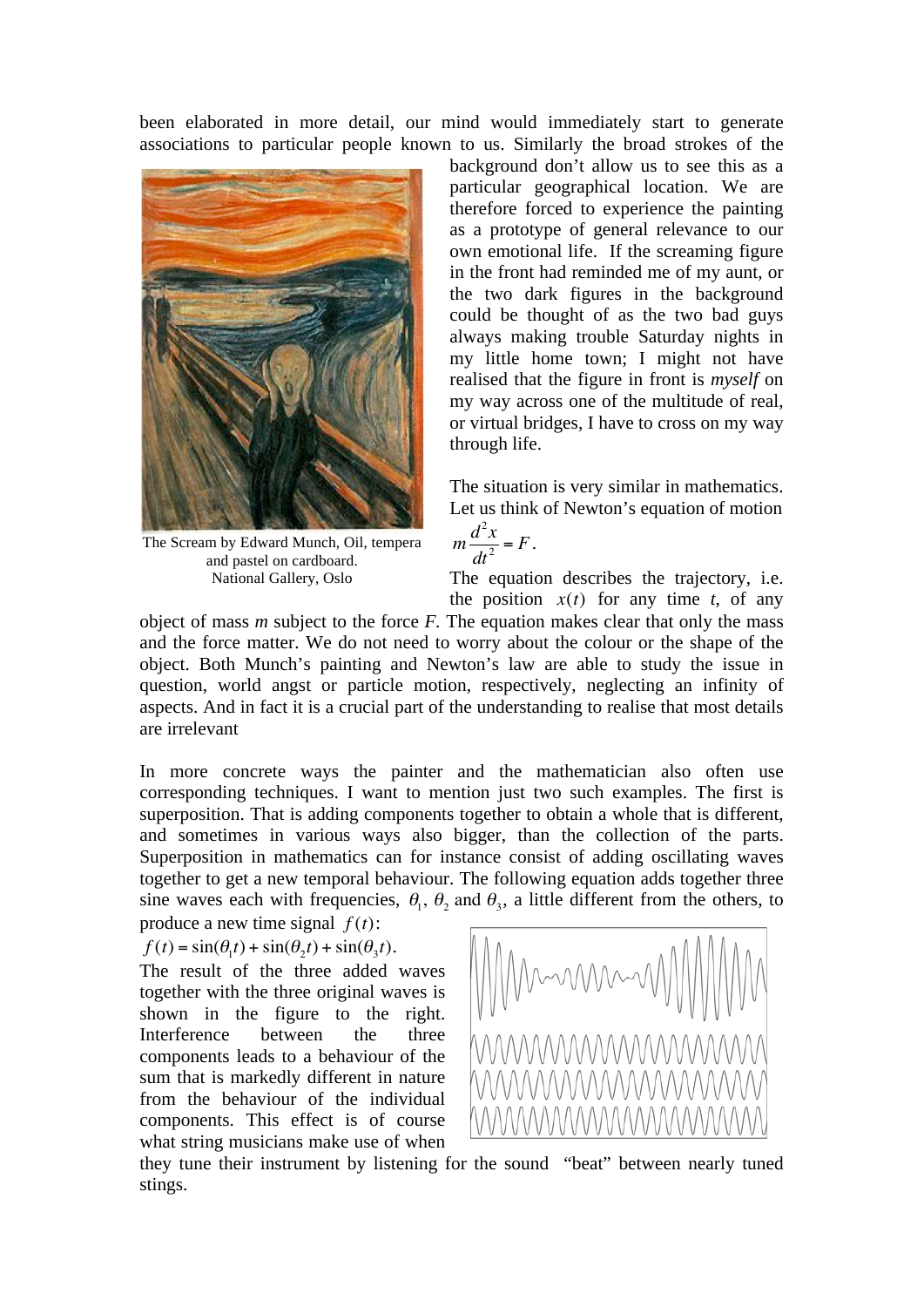The emergence of a new quality due to the combined effect of components can also be seen in the painting below of landmarks from London.



The painting was painted from memory after moving around in London and tries to capture the effect of the myriad of contrasts one encounters in the great metropolis. The photos are included in retrospect and collected from the Internet. Although some of these structures are at quite separate locations in London, the net impression, left on the mind of a person moving through the city, is one crowded with buildings and people. In the memory the individual landmark has a tendency to loose its integrity and is recollected as part of a blend. The non-realistic juxtaposition in the painting attempts to generate a sensation of the overload of the mind experienced after a trip through London.

Our final example of conceptual parallels between mathematics and painting is concerned with the use of hierarchies. In mathematics one encounters many different kinds of hierarchical structures. Think of how the natural numbers,  $N$ , sit inside the integers,  $\mathbb{Z}$ , which are located inside the rational numbers,  $\mathbb{Q}$ , which are part of the real numbers,  $\mathbb{R}$ , which in turn are inside the complex numbers,  $\mathbb{C}$ . Or more simply stated by use of mathematical notation

 $N\subset \mathbb{Z}\subset \mathbb{Q}\subset \mathbb{R}\subset \mathbb{C}$ .

Modern mathematics is built around the theory of abstract sets, which is a formalised way of dealing with things that are to be found within each other. Set theory is used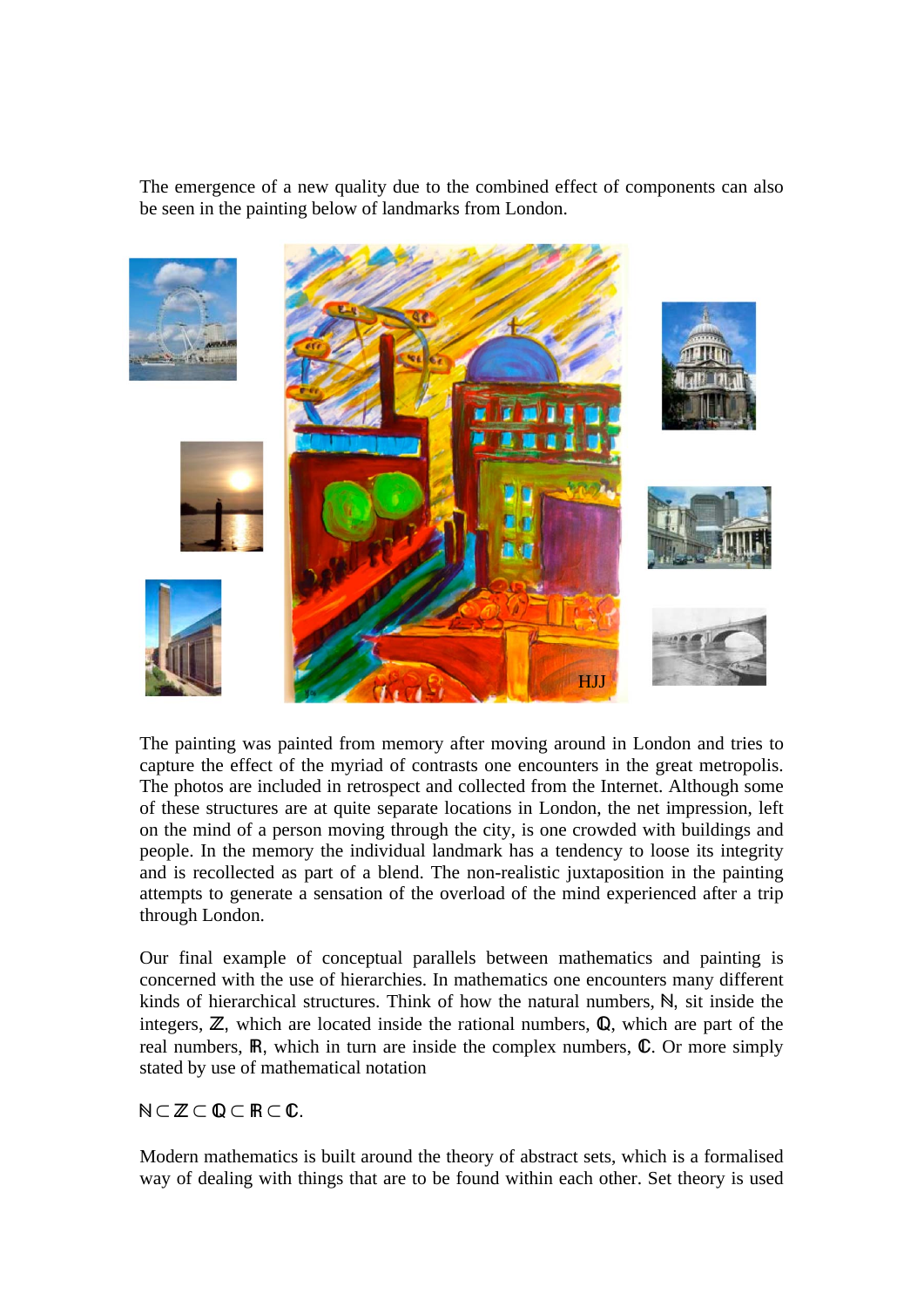persistently across all fields of mathematics and has allowed a much greater precision than was possible before the development of modern set theory. Russell's paradox is a famous example of complications that can arise when hierarchies and self-reference are combined. Russell suggested to "consider a set containing exactly the sets that are not members of themselves". These considerations lead Russell to a paradox similar

to the one introduced by the mythical *Cretan* Epimenides, when he claimed: "That all Cretans are liars". So surely, hierarchies are powerful mathematical structures.

In fact hierarchical structures are so powerful and so natural that paintings often make use of them to evoke a global and delocalised impression. Think e.g. of Picasso's paintings such as "Portrait of Ambroise Vollard" or "The Clarinet Player".

The painting to the right is a semi-figurative example of a hierarchical composition. The same theme repeats itself in a nested fashion throughout the painting whereby it becomes difficult to identify regions more important than others. Perhaps this helps to establish an impression of the theme's all encompassing transcendental character.



## **CONSEQUENCES**

Let us now turn to the teaching of mathematics. The above outlined parallels between painting and mathematics suggest it may be useful to introduce children to mathematics by a broad open-minded experimental strategy. The similarities between mathematics and painting also imply that essentially everyone can become acquainted with mathematics. It is not unusual to hear people, and even teachers, presenting the viewpoint that a certain type of brain is need to do mathematics. Perhaps this may be true for doing mathematics at the highest research level; in the same way that Picasso had a certain aptitude for painting, Mozart clearly had unusual musical abilities and Einstein a better feeling for physics than most others. However, all this doesn't mean that either you have Picasso's talent or you don't paint. Or you either have Mozart's genius or you can't sing a song, or you either have Einstein's intellect or you simply cannot understand a thing about physics. I believe that the similarities between mathematics and painting, which I have discussed above, indicate that doing mathematics is natural to the human way of thinking. Namely, in the same way as it is in the nature of most children and adults to make drawings once in a while. Small children make paintings and drawings, whenever they have a pencil and a piece of paper (or a wall with a nice piece of wall paper) within reach. Presumably children do this as a way to digest the surrounding world. Adults make scribbles when they sit and think. Scribbles are a symbolic representation of thoughts. Scribbling is an aid to thinking no matter whether one scribbles subconsciously or as a conscious component of an analytic thinking process. My point is that basic aspects of mathematical thinking is so close to the processes involved in painting that everyone that has the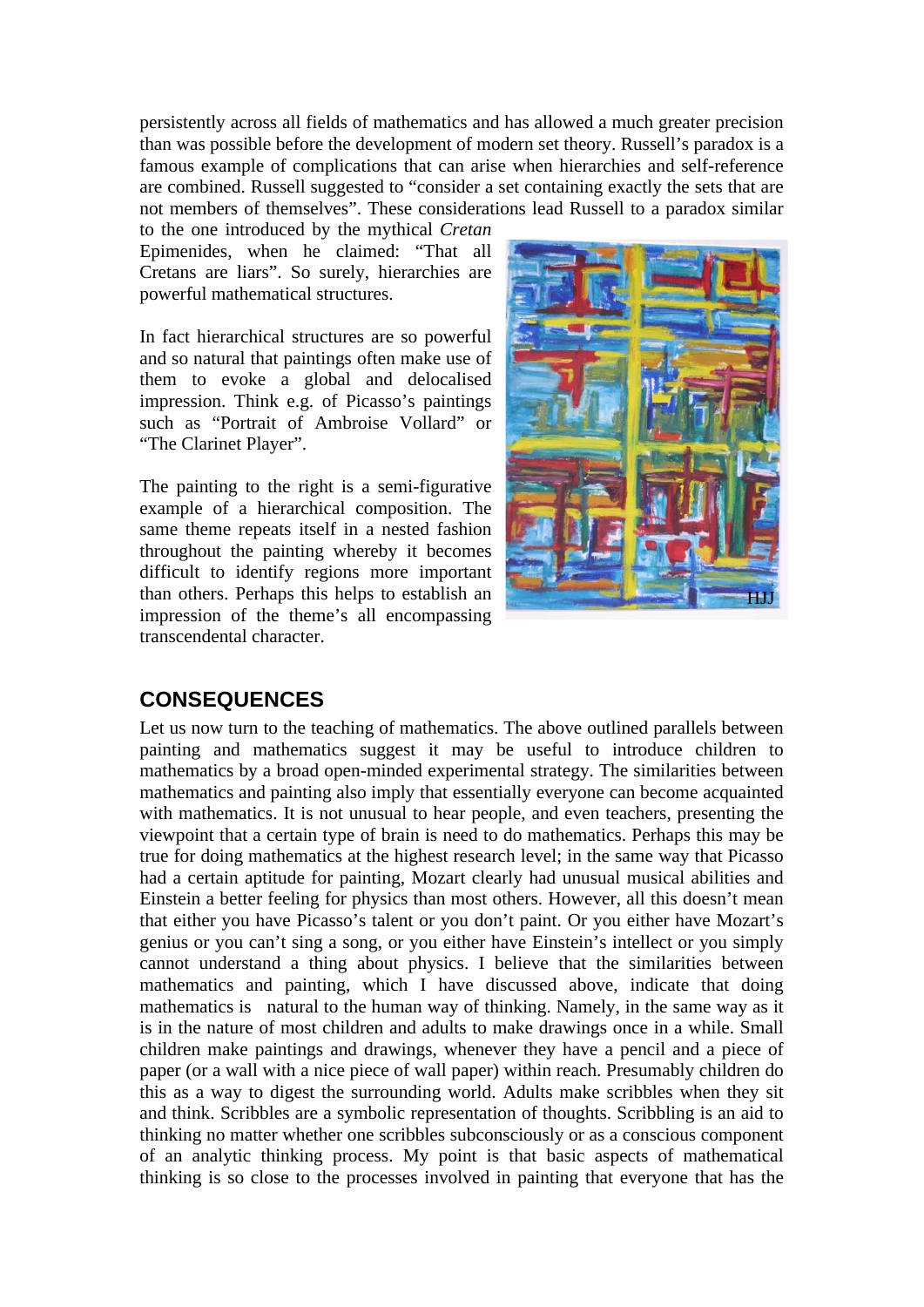ability to make simple drawings or scribble is able to do mathematics at least at some basic level.

So why don't we see children and adults sit and do mathematics spontaneously the same way they playfully make drawings. The reason is the same as why we don't all impulsively make exclamations in Aramaic. It is not because of some inability in our brain or because we don't posses a special talent for Aramaic. It is because we need some training in the specifics of the Aramaic language. In the same way we need to provide training in mathematics to enable people develop their natural potential. If we consider the teaching of mathematics from the perspective that mathematics and painting share essential similarities we are likely to change our pedagogical attitudes. I suggest it may be useful to approach some of the conceptual ideas of mathematics by asking pupils or students to make some paintings or drawings aimed at directing the students' imagination to the most important overall aspects of the mathematical topic to be discussed. Perhaps students may this way realise that before learning the technical aspects of mathematics we need to develop our ability to

- 1 do analysis: identification of the essential.
- 2 learn to combine and compose.
- 3 get acquainted with symbolic language

The following three concrete examples should help to clarify how I imagine this can be done.

(A) Mathematics topic: Set theory – open and closed sets.

Painting exercise: Draw a structure that reaches beyond the paper, draw another one that is entirely confined to the paper with no reference to anything exterior to the drawing.

(B) Mathematics topic: Functional, i.e.  $y = y(x) \rightarrow J[y]$ 

Painting exercise: make a series of smileys of different mood: sad, happy, angry, sick etc. Associate to each mood a single colour that most closely represent the mood.



 (C) Mathematics topic: Be able to see the content behind the formalism. Painting exercise: Discuss the emotional content of Munch's Scream.